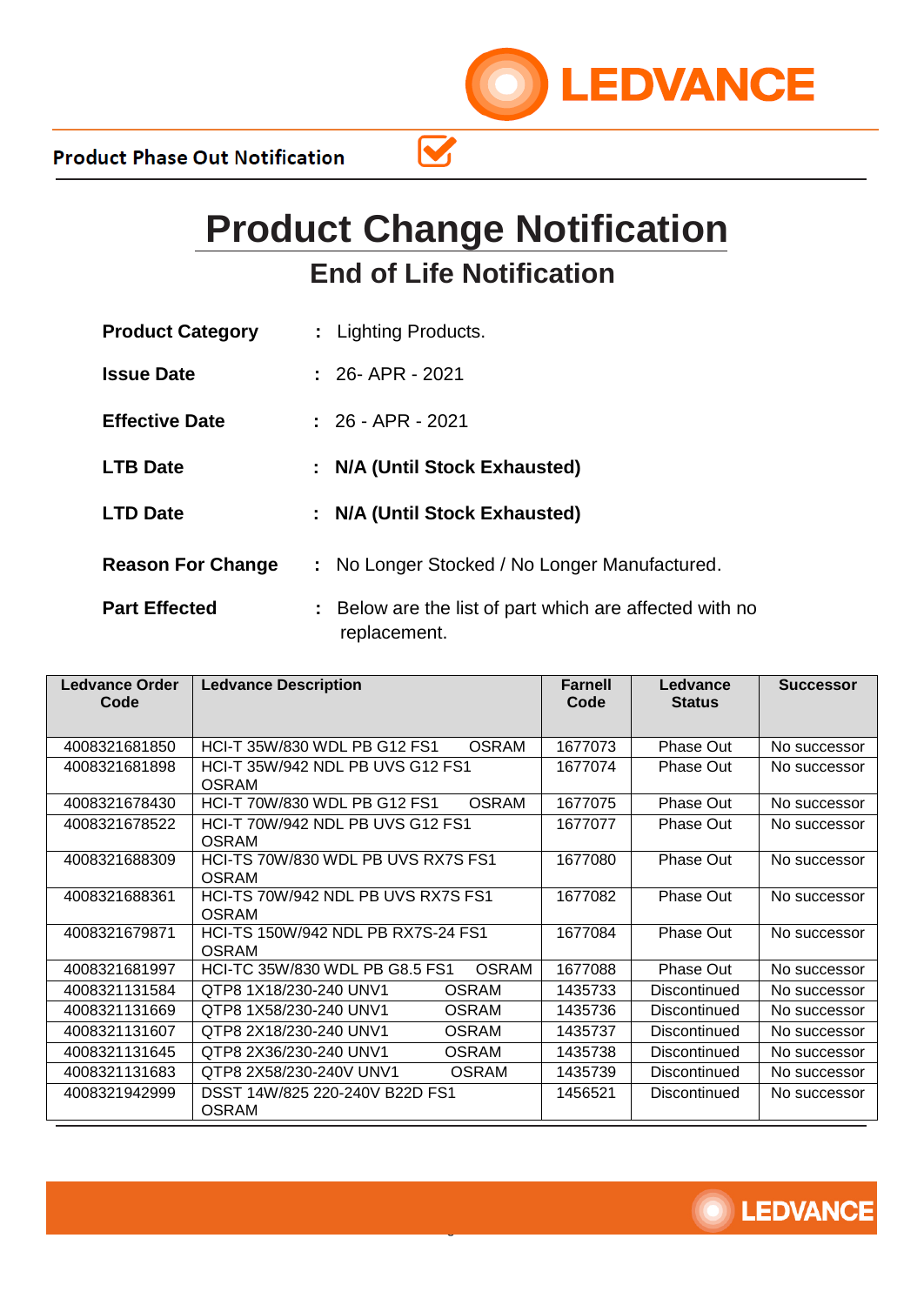

| 4008321954626 | DSST 22W/825 220-240V B22D FS1<br><b>OSRAM</b>     | 1456522 | Discontinued        | No successor |
|---------------|----------------------------------------------------|---------|---------------------|--------------|
| 4008321942920 | DSST 11W/825 220-240V E27 FS1<br><b>OSRAM</b>      | 1456523 | Discontinued        | No successor |
| 4008321942968 | DSST 14W/825 220-240V E27 FS1<br><b>OSRAM</b>      | 1456524 | <b>Discontinued</b> | No successor |
| 4050300012629 | 41860 WFL 20W 12V GU5.3 FS1<br><b>OSRAM</b>        | 1528587 | <b>Discontinued</b> | No successor |
| 4050300026541 | 41865 WFL AX 35W 12V GU5.3 FS1<br><b>OSRAM</b>     | 1528588 | Discontinued        | No successor |
| 4050300012551 | 41870 FL 50W 12V GU5.3 FS1<br><b>OSRAM</b>         | 1528589 | <b>Discontinued</b> | No successor |
| 4050300012575 | 41870 WFL 50W 12V GU5.3 FS1<br><b>OSRAM</b>        | 1528590 | Discontinued        | No successor |
| 4008321131621 | QTP81X36/230-240UNV1OSRAM                          | 1528603 | <b>Discontinued</b> | No successor |
| 4050300447964 | L 18W/835 FLH1<br><b>OSRAM</b>                     | 1528631 | <b>Discontinued</b> | No successor |
| 4050300447988 | L 36W/835 FLH1<br><b>OSRAM</b>                     | 1528635 | Discontinued        | No successor |
| 4050300448008 | <b>OSRAM</b><br>L 58W/835 FLH1                     | 1528638 | Discontinued        | No successor |
| 4008321003911 | L 70W/835 FLH1<br><b>OSRAM</b>                     | 1528640 | Discontinued        | No successor |
| 4050300288819 | DINT LL 7W/825 220-240V E27 FS1<br><b>OSRAM</b>    | 1528644 | <b>Discontinued</b> | No successor |
| 4050300811598 | DINT LL 11W/825 220-240V E27 FS1<br><b>OSRAM</b>   | 1528645 | <b>Discontinued</b> | No successor |
| 4008321394965 | DINT LL 14W/825 220-240V E27 FS1<br><b>OSRAM</b>   | 1528647 | <b>Discontinued</b> | No successor |
| 4050300240329 | DINT LL 7W/825 220-240V B22D FS1<br><b>OSRAM</b>   | 1528648 | Discontinued        | No successor |
| 4050300811611 | DINT LL 11W/825 220-240V B22D FS1<br><b>OSRAM</b>  | 1528650 | Discontinued        | No successor |
| 4008321440464 | DINT LL 18W/825 220-240V B22D FS1<br><b>OSRAM</b>  | 1528652 | Discontinued        | No successor |
| 4008321440488 | DINT LL 22W/825 220-240V B22D FS1<br><b>OSRAM</b>  | 1528653 | Discontinued        | No successor |
| 4050300346090 | 44890 SP 20W 12V GU4 FS1<br><b>OSRAM</b>           | 1528682 | Discontinued        | No successor |
| 4050300346182 | 44892 SP 35W 12V GU4 FS1<br><b>OSRAM</b>           | 1528685 | Discontinued        | No successor |
| 4050300580159 | 64824FL 50W 240V GU10 FS1<br><b>OSRAM</b>          | 1528687 | <b>Discontinued</b> | No successor |
| 4050300435367 | 64841 ST FL 75W 240V E27 FS1<br><b>OSRAM</b>       | 1528692 | Discontinued        | No successor |
| 4008321526786 | HQI-T 400/N E40 FLH1<br><b>OSRAM</b>               | 1528731 | <b>Discontinued</b> | No successor |
| 4050300272474 | 44860 SP 20W 12V GU5.3 FS1<br><b>OSRAM</b>         | 1528751 | <b>Discontinued</b> | No successor |
| 4050300272559 | 44865 SP 35W 12V GU5.3 FS1<br><b>OSRAM</b>         | 1528753 | Discontinued        | No successor |
| 4050300272672 | 44870 SP 50W 12V GU5.3 FS1<br><b>OSRAM</b>         | 1528755 | Discontinued        | No successor |
| 4050300272719 | 44870 FL 50W 12V GU5.3 FS1<br><b>OSRAM</b>         | 1528756 | <b>Discontinued</b> | No successor |
| 4008321682055 | HCI-T 150W/830 WDL PB G12 FS1<br><b>OSRAM</b>      | 1677078 | Discontinued        | No successor |
| 4008321682079 | HCI-T 150W/942 NDL PB UVS G12 FS1<br><b>OSRAM</b>  | 1677079 | Discontinued        | No successor |
| 4008321679857 | HCI-TS 150W/830 WDL PB RX7S-24 FS1<br><b>OSRAM</b> | 1677083 | Discontinued        | No successor |
| 4008321688897 | HCI-TT 70W/830 WDL PB E27 FS1<br><b>OSRAM</b>      | 1677085 | Discontinued        | No successor |
| 4008321688934 | HCI-TT 150W/830 WDL PB E40 FLH1<br><b>OSRAM</b>    | 1677086 | Discontinued        | No successor |
| 4050300376431 | HQI-T 400W/N/SI E40 FS1<br><b>OSRAM</b>            | 1677090 | Discontinued        | No successor |
| 4050300444628 | HQI-E 250W/N/SI COATED E40 FS1<br><b>OSRAM</b>     | 1677091 | Discontinued        | No successor |
| 4008321302342 | HQI-E 400W/N/SI COATED E40 FLH1<br><b>OSRAM</b>    | 1677092 | Discontinued        | No successor |
| 4050300024325 | NAV-T 50W SUPER 4Y E27 FLH1<br><b>OSRAM</b>        | 1677094 | Discontinued        | No successor |

 $\overline{\mathbf{S}}$ 

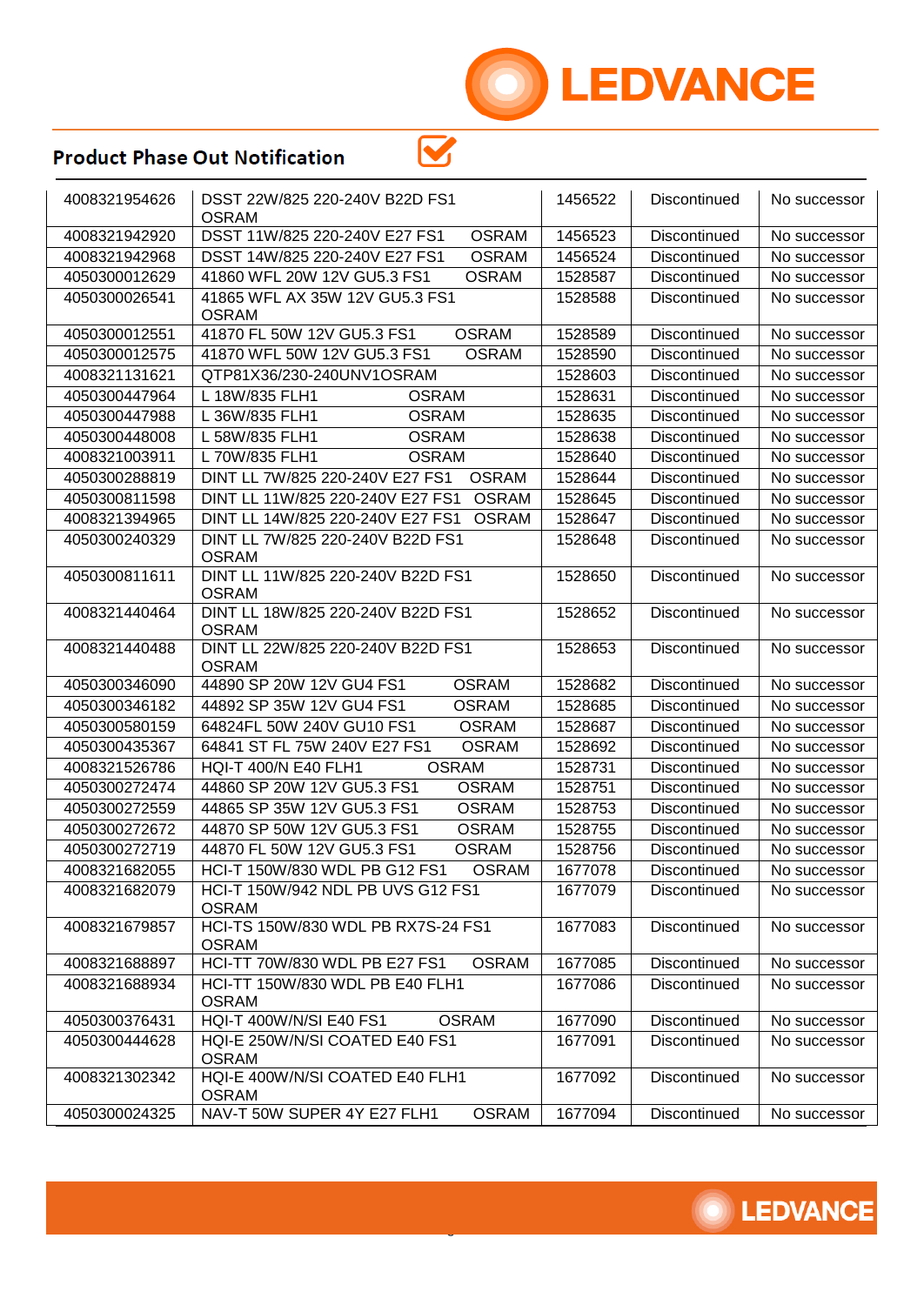

| 4050300015736 | NAV-T 70W SUPER 4Y E27 FLH1<br><b>OSRAM</b>  | 1677095 | Discontinued        | No successor      |
|---------------|----------------------------------------------|---------|---------------------|-------------------|
| 4008321131706 | <b>OSRAM</b><br>QTP8 3X18,4X18/230-240 UNV1  | 1835881 | Discontinued        | No successor      |
| 4008321329110 | QTP5 1X24-39/220-240 UNV1<br><b>OSRAM</b>    | 1835884 | Discontinued        | No successor      |
| 4008321329417 | QTP5 2X24-39/220-240 UNV1<br><b>OSRAM</b>    | 1835885 | Discontinued        | No successor      |
| 4008321930491 | 80142 DOT-IT CLASSIC SI BLI1<br><b>OSRAM</b> | 1835894 | Discontinued        | No successor      |
| 4050300338484 | 64841 FL 75W 230V E27 15X1<br><b>OSRAM</b>   | 2213560 | Discontinued        | No successor      |
| 4008321181473 | DT-S/E 5-11/220-240 L UNV1<br><b>OSRAM</b>   | 2285429 | Discontinued        | No successor      |
| 4058075066588 | PANEL LED VALUE 600 40W/3000K<br>LEDV        | 2945016 | Discontinued        | 40580753923<br>66 |
| 4058075066601 | PANEL LED VALUE 600 40W/4000K<br>LEDV        | 2945017 | Discontinued        | 40580753923<br>80 |
| 4058075066625 | PANEL LED VALUE 600 40W/6500K<br>LEDV        | 2945018 | Discontinued        | 40580753924<br>03 |
| 4058075066649 | PANEL LED VALUE 600<br>40W/3000KUGR<19LEDV   | 2945019 | Discontinued        | 40580753924<br>27 |
| 4058075066663 | PANEL LED VALUE 600<br>40W/4000KUGR<19LEDV   | 2945020 | <b>Discontinued</b> | 40581181422<br>00 |
| 4058075080096 | SF CIRCULAR 400 24W/3000K S IP44 LEDV        | 2945041 | Discontinued        | 40580753149<br>79 |
| 4058075080119 | SF CIRCULAR 400 24W/4000K S IP44 LEDV        | 2945042 | Discontinued        | 40580753149<br>93 |
| 4058075814776 | HIGHBAYLED250W/4000K100-<br>240VIP65VS1LEDVO | 2945054 | <b>Discontinued</b> | 40580754524<br>66 |
| 4058075814783 | HIGHBAYLED250W/6500K100-<br>240VIP65VS1LEDVO | 2945055 | <b>Discontinued</b> | 40580754525<br>96 |
| 4058075097360 | FLOOD LED 10W/3000K BK 100DEG IP65<br>LEDV   | 2945056 | Discontinued        | 40580754208<br>47 |
| 4058075097384 | FLOOD LED 10W/3000K WT 100DEG IP65<br>LEDV   | 2945057 | Discontinued        | 40580754208<br>61 |
| 4058075097407 | FLOOD LED 10W/4000K BK 100DEG IP65<br>LEDV   | 2945058 | Discontinued        | 40580754208<br>85 |
| 4058075097421 | FLOOD LED 10W/4000K WT 100DEG IP65<br>LEDV   | 2945059 | Discontinued        | 40580754209<br>08 |
| 4058075097469 | FLOOD LED 20W/3000K WT 100DEG IP65<br>LEDV   | 2945061 | Discontinued        | 40580754209<br>91 |
| 4058075097483 | FLOOD LED 20W/4000K BK 100DEG IP65<br>LEDV   | 2945062 | Discontinued        | 40580754210<br>11 |
| 4058075097506 | FLOOD LED 20W/4000K WT 100DEG IP65<br>LEDV   | 2945063 | Discontinued        | 40580754210<br>35 |
| 4058075097520 | FLOOD LED 20W/6500K BK 100DEG IP65<br>LEDV   | 2945064 | Discontinued        | 40580754210<br>59 |
| 4058075097544 | FLOOD LED 20W/6500K WT 100DEG IP65<br>LEDV   | 2945065 | <b>Discontinued</b> | 40580754210<br>73 |
| 4058075097629 | FLOOD LED 50W/4000K WT 100DEG IP65<br>LEDV   | 2945069 | Discontinued        | 40580754212<br>88 |
| 4058075097643 | FLOOD LED 50W/6500K BK 100DEG IP65<br>LEDV   | 2945070 | Discontinued        | 40580754213<br>01 |
| 4058075097667 | FLOOD LED 50W/6500K WT 100DEG IP65<br>LEDV   | 2945071 | Discontinued        | 40580754213<br>25 |
| 4058075097698 | FLOOD LED 90W/6500K BK 100DEG IP65           | 2945073 | Discontinued        | 40580754225       |
|               | $t$ EÐ $\forall$                             |         |                     | -44               |

 $\overline{\mathbf{S}}$ 

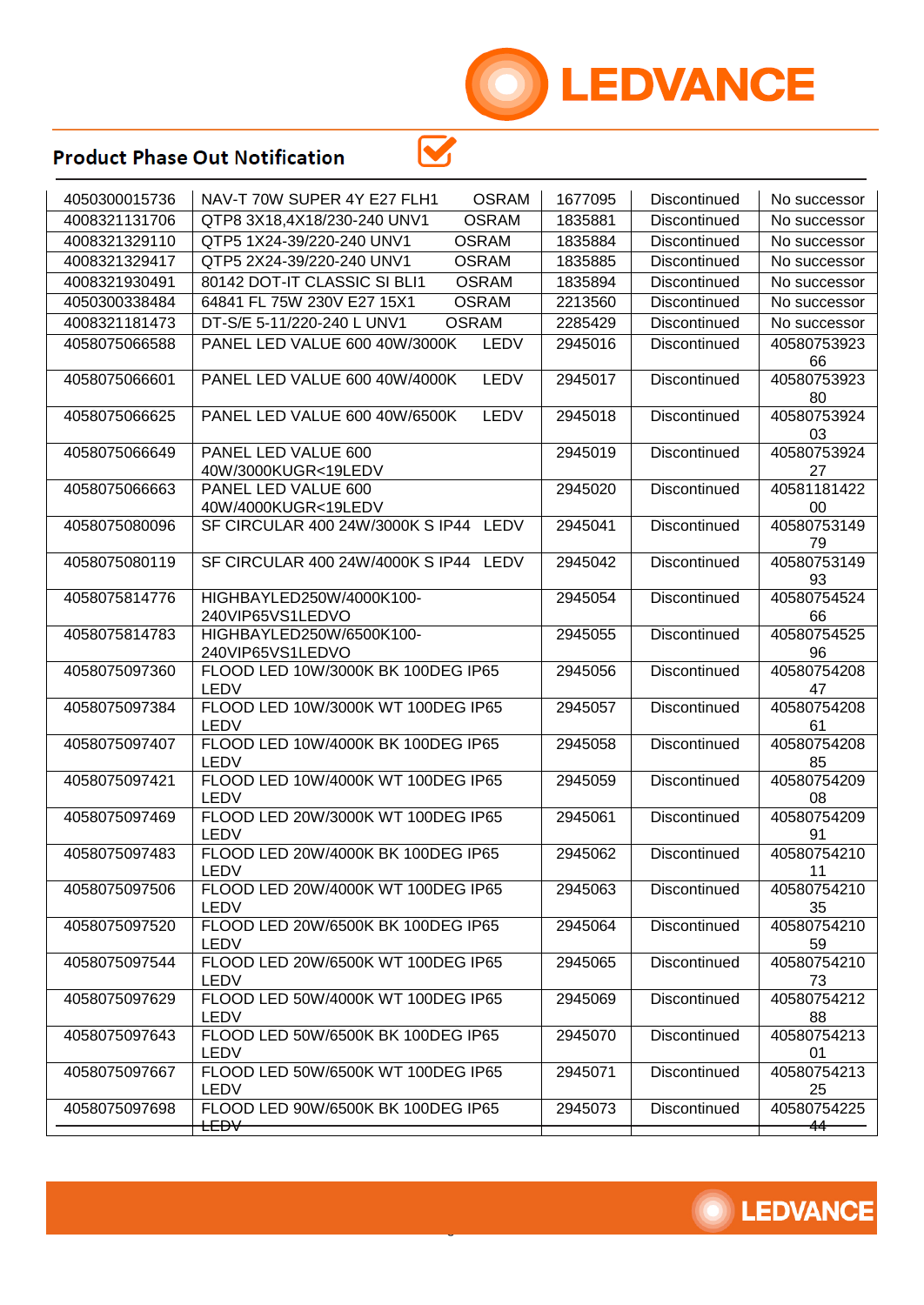

| 4058075097711 | FLOOD LED 135W/6500K BK 100DEG<br>IP65LEDV             | 2945075 | Discontinued        | 40580754237<br>18 |
|---------------|--------------------------------------------------------|---------|---------------------|-------------------|
| 4058075097735 | FLOOD LED 180W/6500K BK 100DEG<br>IP65LEDV             | 2945077 | Discontinued        | 40580754237<br>49 |
| 4058075143555 | FLOOD 20W/4000K BK 100DEG S IP65 LEDV                  | 2945079 | Discontinued        | 40580754609<br>59 |
| 4058075143593 | FLOOD 50W/4000K BK 100DEG S IP65 LEDV                  | 2945081 | Discontinued        | 40580754610<br>31 |
| 4058075101159 | LEDPCLB40D 5,7W/827 230VFR E14 FS1<br><b>OSRAM</b>     | 2945082 | Discontinued        | No successor      |
| 4058075147935 | LEDPCLP40D 5,3W/827 230VFR E14 FS1<br><b>OSRAM</b>     | 2945083 | <b>Discontinued</b> | No successor      |
| 4058075095380 | LPPAR16D5036 5,9W/927 230V GU10<br>FS1OSRAM            | 2945084 | Discontinued        | No successor      |
| 4058075105478 | LPPR38D12030 14,5W/827 230V E27<br>FS1OSRAM            | 2945085 | Discontinued        | No successor      |
| 4058075095328 | LPPAR16D5036 5,9W/927 230V GU10<br>FS5OSRAM            | 2945088 | Discontinued        | No successor      |
| 4058075811492 | LEDPPIN30 CL 2,4W/827 12V G4 FS1<br><b>OSRAM</b>       | 2945096 | Discontinued        | 40580754320<br>48 |
| 4058075024755 | ST8V-1.5M 19,1W/840 220-240V<br>EMFLH1OSRAM            | 2945098 | Discontinued        | 40580754545<br>83 |
| 4058075095366 | LPPAR16D5036 5,9W/930 230V GU10<br>FS1OSRAM            | 2945100 | <b>Discontinued</b> | No successor      |
| 4058075095281 | LPPAR16D5036 5,9W/940 230V GU10<br>FS1OSRAM            | 2945101 | Discontinued        | No successor      |
| 4058075100978 | LEDPCLA60D 7,5W/827 230V FIL<br>E27FS1OSRAM            | 2945102 | Discontinued        | No successor      |
| 4058075100916 | LEDPCLA60D 7,5W/827 230V<br>FILB22DFS1OSRAM            | 2945103 | Discontinued        | No successor      |
| 4058075061651 | LEDPCLA40 4W/827 230V FIL B22D FS1<br><b>OSRAM</b>     | 2945104 | Discontinued        | 40580754398<br>94 |
| 4058075101210 | LEDPCLB40D 5W/827 230V FIL E14 FS1<br><b>OSRAM</b>     | 2945107 | Discontinued        | No successor      |
| 4058075116252 | LEDPCLB40D 5W/827 230V FIL E27 FS1<br><b>OSRAM</b>     | 2945108 | Discontinued        | No successor      |
| 4052899961746 | LEDPCLB25 2,5W/827 230V FIL E14<br>FS1OSRAM            | 2945109 | Discontinued        | No successor      |
| 4058075061750 | LEDPCLB25 2,5W/827 230V FILB22D<br>FS1OSRAM            | 2945110 | Discontinued        | No successor      |
| 4052899961661 | LEDPCLB40 4W/827 230V FIL E14 FS1<br><b>OSRAM</b>      | 2945112 | Discontinued        | No successor      |
| 4058075061774 | LEDPCLB40 4W/827 230V FIL B22D FS1<br><b>OSRAM</b>     | 2945113 | Discontinued        | No successor      |
| 4058075114302 | LEDPCLB40 4W/827 230V FIL E27 FS1<br><b>OSRAM</b>      | 2945114 | Discontinued        | 40580754395<br>11 |
| 4058075101456 | LEDPCLP40D 5W/827 230V FIL E27 FS1<br><b>OSRAM</b>     | 2945115 | Discontinued        | No successor      |
| 4058075101418 | LEDPCLP40D 5W/827 230V FIL E14 FS1<br><b>OSRAM</b>     | 2945116 | Discontinued        | No successor      |
| 4052899961791 | LEDPCLP25 2,5W/827 230V FIL E14<br><del>FS1OSRAM</del> | 2945117 | Discontinued        | No successor      |
|               |                                                        |         |                     |                   |

 $\mathbf{\overline{S}}$ 

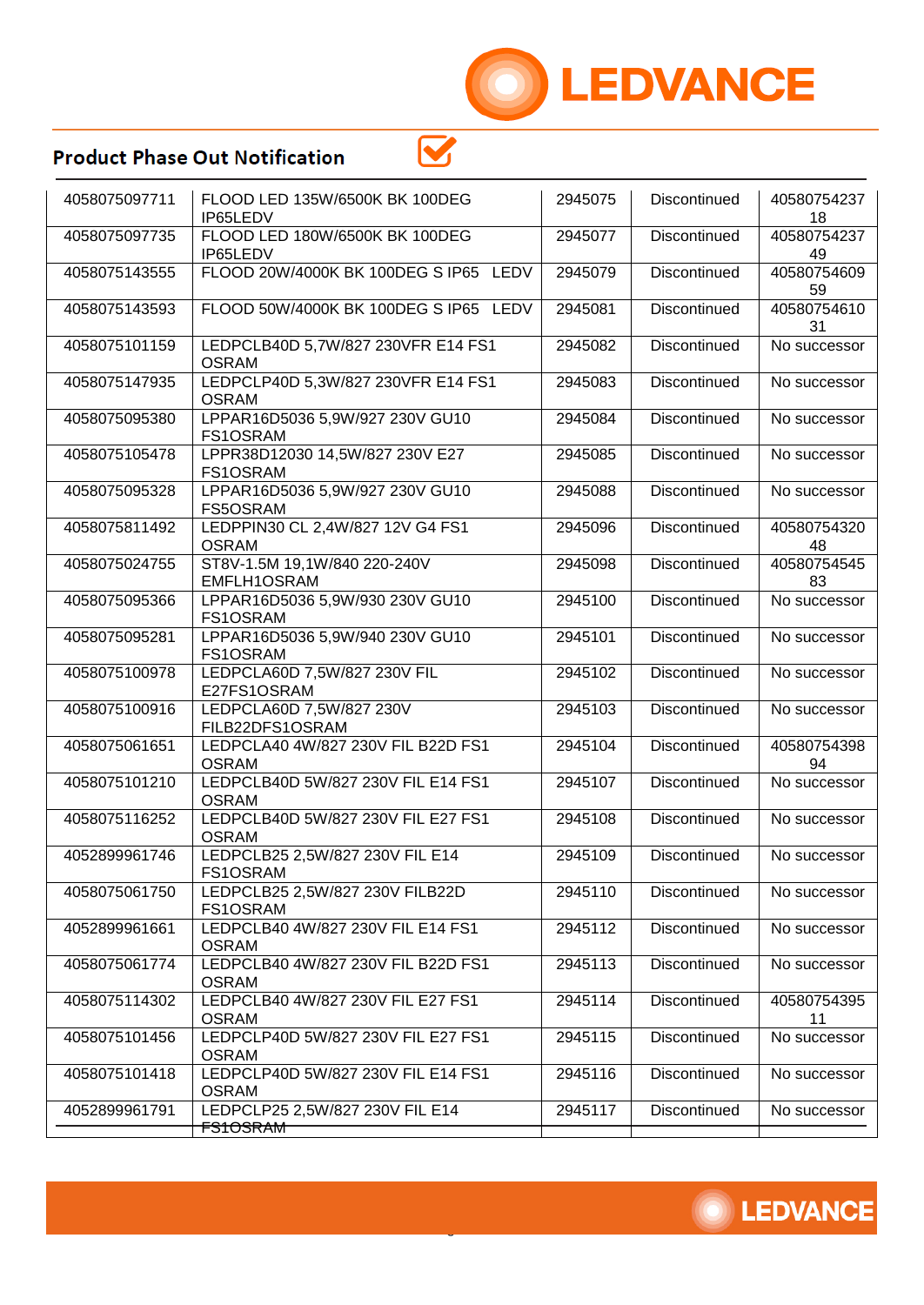

| 4052899961838 | LEDPCLP25 2,5W/827 230V FIL E27<br>FS1OSRAM       | 2945118 | Discontinued | No successor      |
|---------------|---------------------------------------------------|---------|--------------|-------------------|
| 4052899961777 | LEDPCLP40 4W/827 230V FIL E14 FS1<br><b>OSRAM</b> | 2945120 | Discontinued | No successor      |
| 4058075112483 | LEDPCLP40 4W/840 230V FIL E14 FS1<br><b>OSRAM</b> | 2945122 | Discontinued | No successor      |
| 4058075079915 | DAMP PROOF LED 1200 39W/4000K IP65                | 2945044 | Discontinued | 40580755411<br>08 |
| 4058075079854 | DAMP PROOF LED 1200 39W/6500K IP65                | 2945045 | Discontinued | 40580755411<br>22 |
| 4058075079953 | DAMP PROOF LED 1500 55W/4000K IP65                | 2945047 | Discontinued | 40580755412<br>07 |
| 4058075079878 | DAMP PROOF LED 1500 55W/6500K IP65                | 2945048 | Discontinued | 40580755412<br>21 |
| 4058075074354 | HIGH BAY LED 95W/4000K 110DEG IP65<br>LEDV        | 2945050 | Discontinued | 40580754523<br>67 |
| 4058075074347 | HIGH BAY LED 95W/6500K 90DEG IP65<br>LEDV         | 2945051 | Discontinued | 40580754525<br>41 |
| 4058075074361 | HIGH BAY LED 165W/4000K 70DEG IP65<br>LEDV        | 2945052 | Discontinued | 40580754524<br>11 |
| 4058075074385 | HIGH BAY LED 200W/4000K 110DEG<br>IP65LEDV        | 2945053 | Discontinued | 40580754524<br>28 |
| 4058075097445 | FLOOD LED 20W/3000K BK 100DEG IP65<br>LEDV        | 2945060 | Discontinued | 40580754209<br>60 |
| 4058075097605 | FLOOD LED 50W/4000K BK 100DEG IP65<br>LEDV        | 2945068 | Discontinued | 40580754212<br>64 |
| 4058075097681 | FLOOD LED 90W/4000K BK 100DEG IP65<br>LEDV        | 2945072 | Discontinued | 40580754225<br>20 |
| 4058075097704 | FLOOD LED 135W/4000K BK 100DEG<br>IP65LEDV        | 2945074 | Discontinued | 40580754237<br>01 |
| 4058075097728 | FLOOD LED 180W/4000K BK 100DEG<br>IP65LEDV        | 2945076 | Discontinued | 40580754237<br>32 |
| 4058075143531 | FLOOD 20W/3000K BK 100DEG S IP65<br>LEDV          | 2945078 | Discontinued | 40580754609<br>11 |
| 4058075143579 | FLOOD 50W/3000K BK 100DEG S IP65 LEDV             | 2945080 | Discontinued | 40580754609<br>97 |
| 4058075107625 | LEDSCLB25 2,5W/827 230V FIL<br>E27BLI1OSRAM       | 2945111 | Discontinued | No successor      |
| 4058075079892 | DAMP PROOF LED 1200 21W/4000K IP65                | 2945043 | Discontinued | 40580755410<br>47 |
| 4058075079939 | DAMP PROOF LED 1500 30W/4000K IP65                | 2945046 | Discontinued | 40580755411<br>46 |
| 4058075074330 | HIGH BAY LED 95W/4000K 90DEG IP65<br>LEDV         | 2945049 | Discontinued | 40580754523<br>74 |
| 4058075097568 | FLOOD LED 50W/3000K BK 100DEG IP65<br>LEDV        | 2945066 | Discontinued | 40580754212<br>26 |
| 4058075097582 | FLOOD LED 50W/3000K WT 100DEG IP65<br>LEDV        | 2945067 | Discontinued | 40580754212<br>40 |
| 4058075024694 | ST8V-1.2M 16,2W/840 220-240V<br>EMFLH1OSRAM       | 2945097 | Discontinued | 40580754545<br>21 |

 $\overline{\mathbf{S}}$